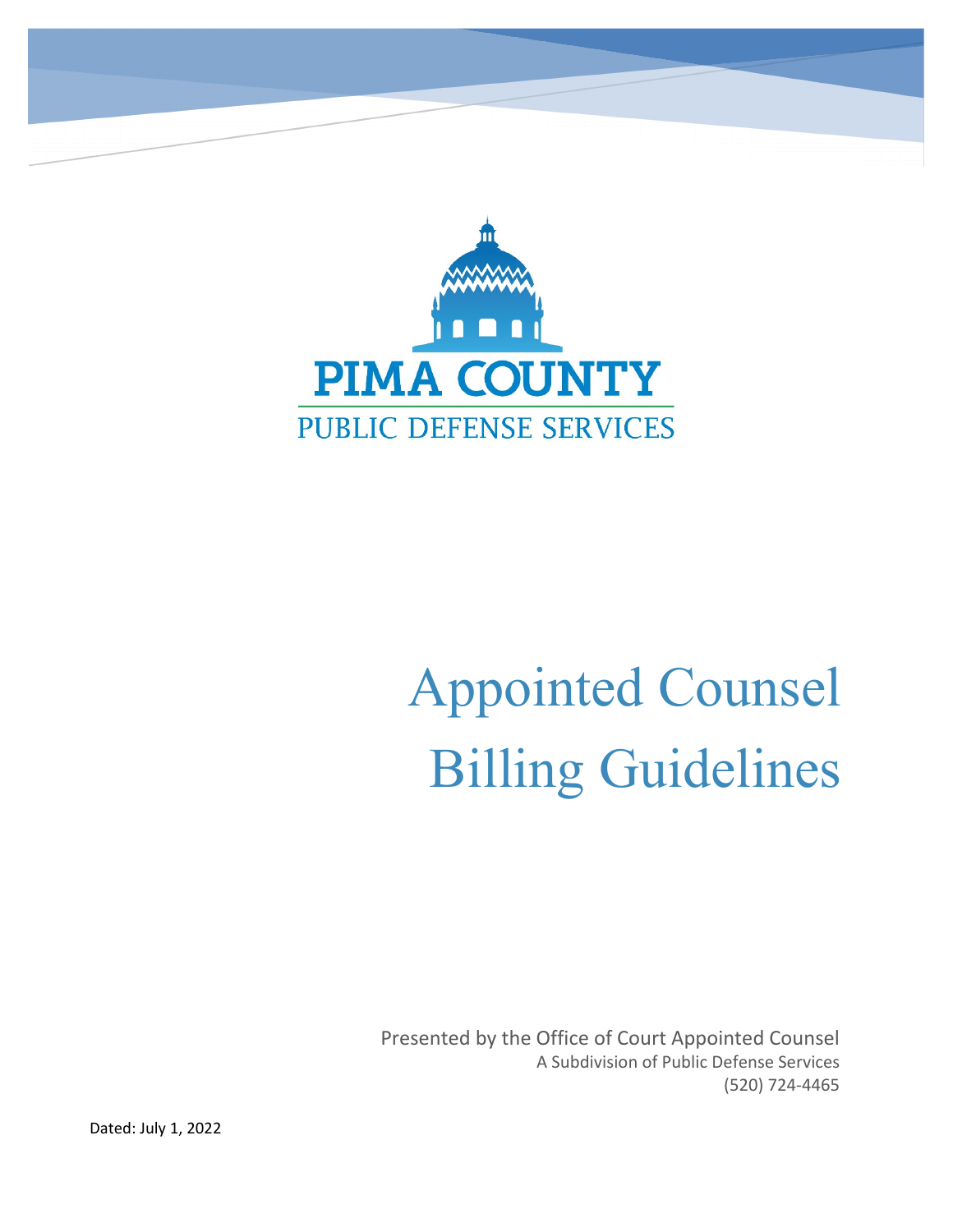

## **PIMA COUNTY APPOINTED COUNSEL BILLING GUIDELINES**

The billing criteria outlined below will be applied to work performed effective July 1, 2021. Pima County reserves the right to amend these guidelines. Any such amendments shall become effective upon notice to Attorney.

#### **1. General Expectations:**

- a. The following guidelines are to inform the attorneys AND all other professionals performing indigent services for Pima County of the County's expectations regarding acceptable billable expenses and to provide direction in the content expected in the billing for reimbursable expenditures and claims for payment for services.
- b. Consistent with these guidelines, the County expects all counsel receiving funds pursuant to a client's affidavit of indigency to exercise fiscal responsibility by using the most reasonable method to provide high quality legal and other services to indigent clients. Attorneys have an obligation to limit expenses to the greatest extent possible while still providing full and effective representation to the client.
- c. Whenever appropriate, without compromising the quality of the work, services should be performed by the least expensive, competent service provider capable of performing the work. Counsel is responsible for ensuring that all those providing services on the assigned case are in compliance with these billing guidelines.
- d. Attorneys are expected to use the least expensive form of duplication. Documents should be scanned and transferred as digital files as these methods are more cost effective. Likewise, attorneys must acquire and maintain the appropriate technology and skills to receive electronic files.
- e. The Office of Court Appointed Counsel (OCAC) is committed to ensuring that all services and expenses charged to the County are necessary and reasonable for providing effective representation to clients. To that end, bills submitted to OCAC for payment are subject to review to ensure compliance with these guidelines. OCAC may adjust, or deny,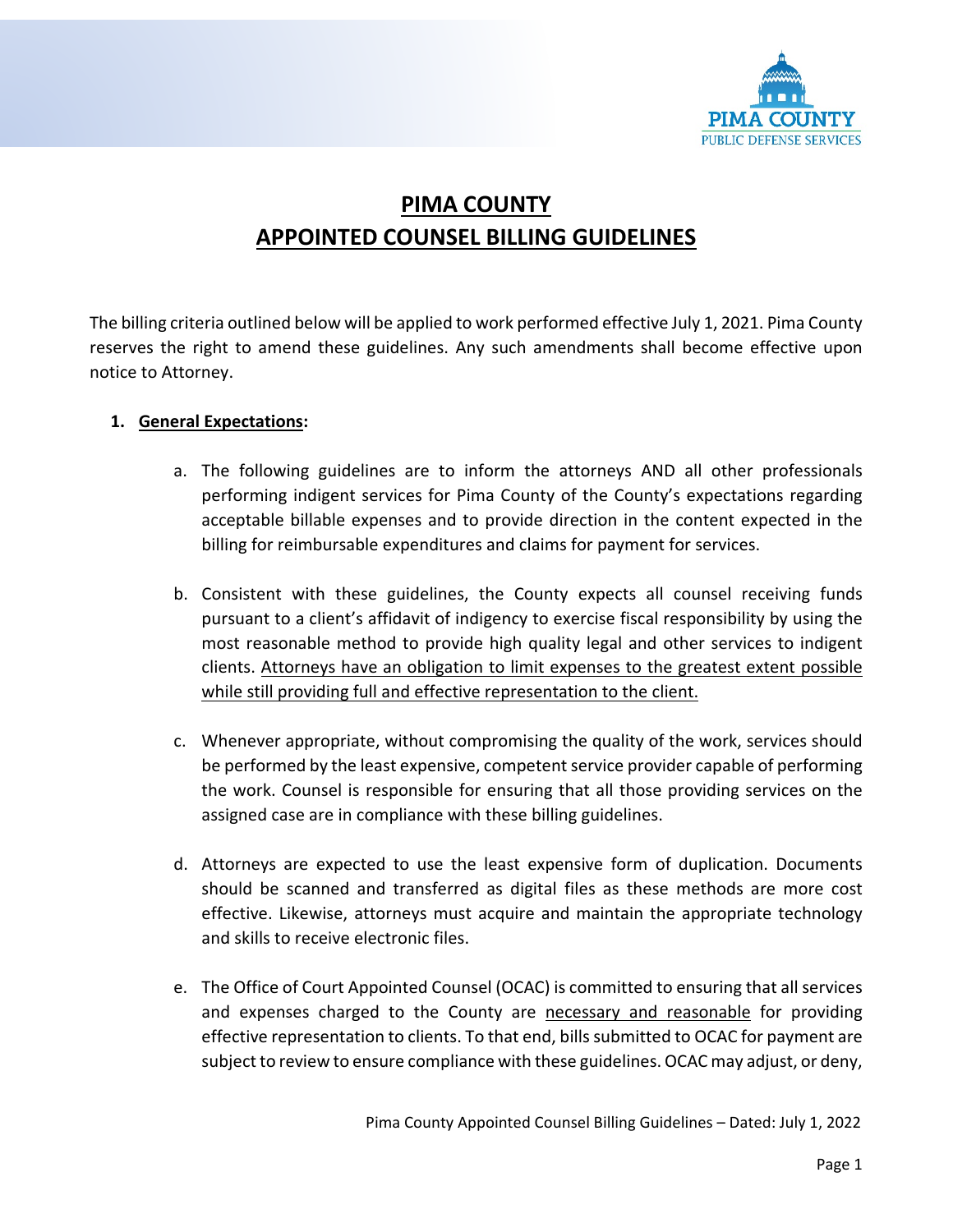

any claims that do not conform to these guidelines. If a downward adjustment of greater than \$250 on a particular bill is made, the provider will be notified of the adjustment and the reasons for the reduction.

#### **2. Billable Time:**

- a. Only actual time for any service may be billed.
	- 1. Disclosure review is to be billed at actual time expended. Billing disclosure at a "one minute per page" estimate is not acceptable, will be reviewed closely and adjusted appropriately. In dependency cases, re-reading material that was redisclosed as part of CHILDS or GUARDIAN disclosure is not considered necessary and reasonable, does not substantially advance the case towards conclusion, and is not billable. Time spent reviewing CHILDS or GUARDIAN disclosure is limited to the time necessary to identify if material has been previously disclosed or if it is new material. New material within CHILDS or GUARDIAN disclosure should be identified by page number and billed for the actual time spent reading those pages. Substantially redacted pages should not be counted towards the total page count listed on the bill. Page counts must be included to allow OCAC to evaluate reasonableness.
	- 2. Attorneys may not claim time for previously prepared "boiler plate" documents (motions to modify, motions to continue, R.59 motions, stipulations, etc.). But attorneys may bill for the time expended in adapting a previously drafted document for use in a new case. All motions will be reviewed for uniqueness versus standardization and for the extent to which a motion was "adapted" versus "created".
- b. Attorneys may bill only for work that SUBSTANTIALLY ADVANCES the case toward conclusion, such as: court time, discovery review, consultation with client, interviewing witnesses, correspondence, legal research, and drafting pleadings. Billable time does not include, for example, time spent on multiple motions to continue where little or no work is performed between motions, or simple receipt and review of standard minute entries. Motions to withdraw are not billable. Time spent reading disclosure that is irrelevant or immaterial to the defense of a case is not billable.
- c. Time spent on multiple cases that require overlapping services (such as research, attendance in court, jail visits, etc.) may not be billed in full to each case, but must be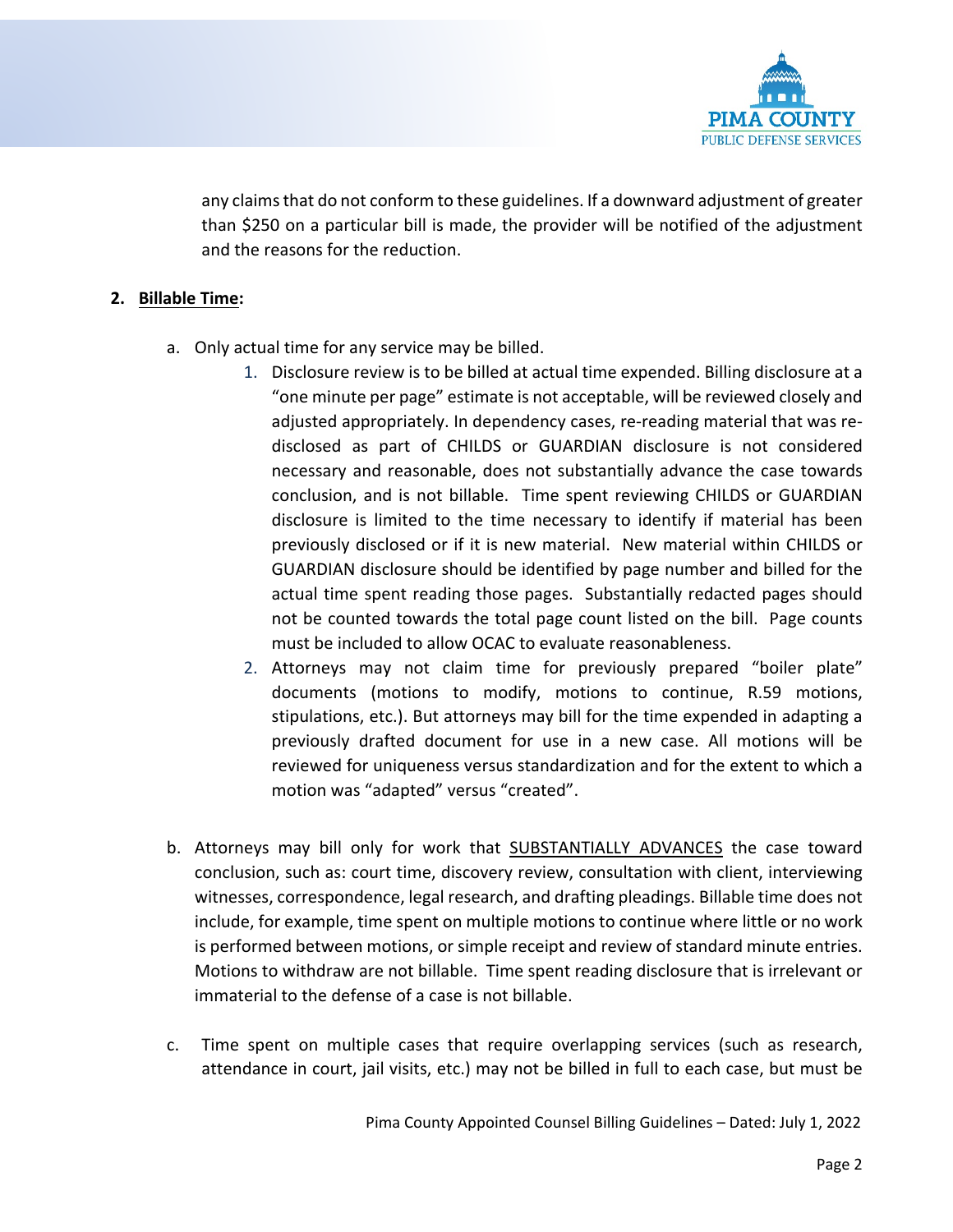

appropriately allocated and must not exceed the actual time expended. Billings should indicate that time listed is the actual time apportioned to each case and indicate the multiple case numbers for the divided time. If not indicated, OCAC will assume that the billing is duplicative and spilt the time.

- d. Court time includes time spent in the courtroom, including both time spent engaged in the proceeding and time spent waiting. Time begins at the scheduled start time of the proceeding (or upon arrival to the courtroom, whichever is later) and ends at the conclusion of the proceeding. Time spent before or after the proceeding consulting with the client or others must be billed as a separate task.
- e. The bill must contain a description of the work performed that is sufficiently detailed for OCAC to adequately evaluate the reasonableness of the time and services claimed, without violating the canons of ethics or disclosing client confidences. Such descriptions should include the identity of persons involved in the interaction (phone call, email, meeting, interview) and general topics discussed; specific topics researched; type of documents reviewed, drafted or edited; and type of court proceeding attended.
- f. All time billed must indicate the individual who actually performed the task. An attorney may not claim as their own, work performed by another. In Juvenile cases, if an attorney's staff is performing home visits, a request for ancillary services form must be submitted to OCAC for approval before the visit takes place, however, whenever possible it is expected that the attorney will visit with verbal minor clients personally. In-person visits are preferred, but video calls are also acceptable during pandemic restrictions.
- g. ALL Document review, Audio review and Video review (including Body Worn Cameras) SHALL BE billed at **actual** time. Documents reviewed should be specifically identified and include the start time and end time, and number of pages, for each review period listed.

For Example:

1/4/2021: Therapy Report Review – 1:05 p.m. – 1:25 p.m. pages 1 - 35 - .3 hours 1/4/2021: Therapy Report Review – 4:15 p.m. – 4:50 p.m. pages 36 - 60 - .6 hours

Audio and video reviewed should indicate the length and complexity of the recording along with the actual time of the listening/viewing. Counsel must, of course, review disclosure and other documents, but discretion must be exercised in determining the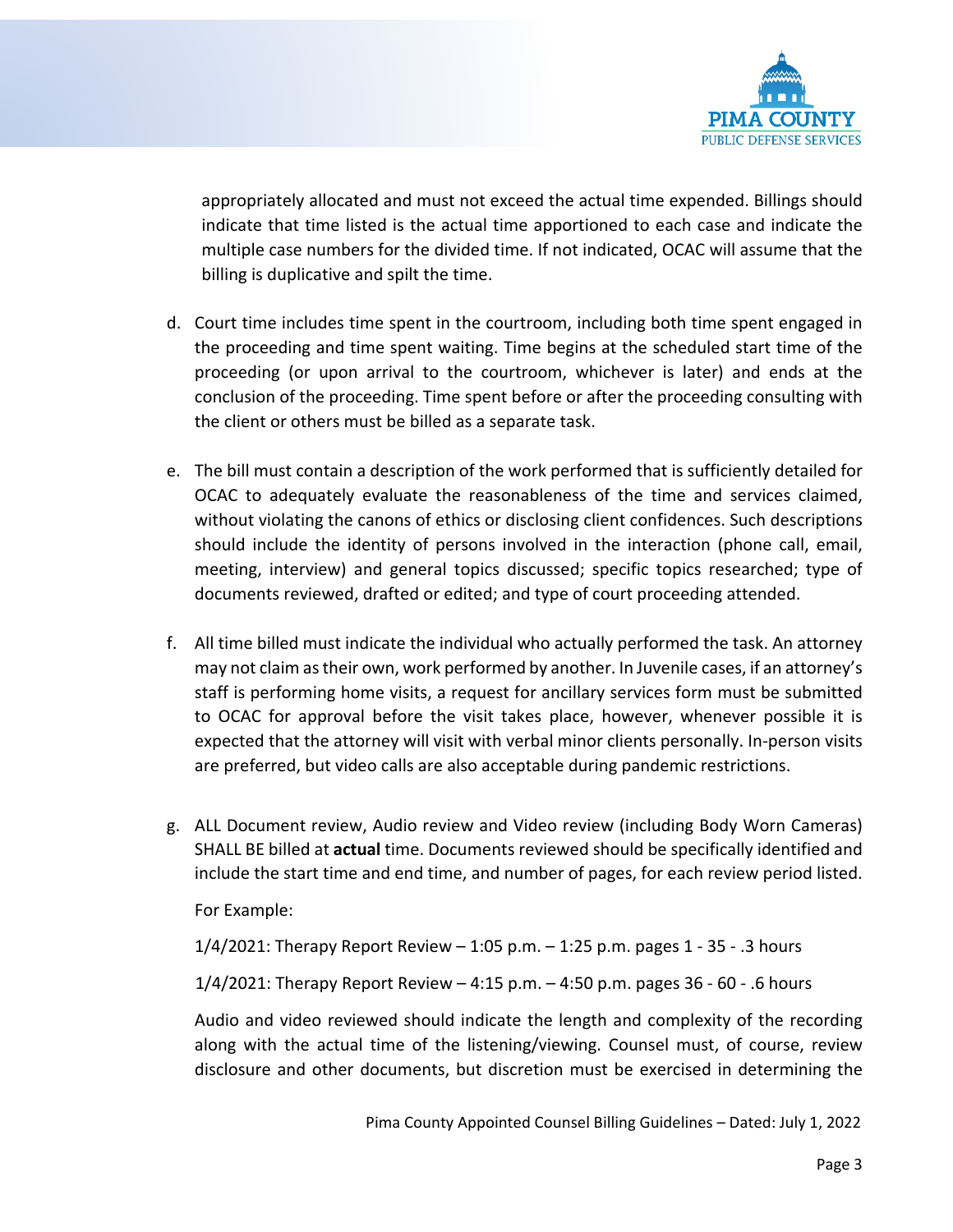

depth of review required to provide effective representation to the client. Excessive time spent on document/audio/video review is subject to audit, which will require access to, and review of, the subject materials.

- h. Attorneys may not bill for non-legal or secretarial tasks. Such tasks, considered overhead, include copying, filing, printing, preparing routine correspondence, emails, phone calls, letters or texts regarding scheduling, leaving voice-mails, maintaining office calendar, downloading electronic documents or files, notifying client of dates and times of court appearances or appointments with counsel, opening and closing files, time spent communicating with OCAC regarding expense authorization or time spent preparing bills.
- i. Work performed by an attorney which is deemed to be paralegal work will be paid at the paralegal rate. This includes routine file organization and preparation of trial exhibits.
- j. An associate in the same firm may assist counsel on a court-appointed case. However, the aggregate hours expended by appointed counsel and others working on the case must be reasonable and not duplicative. Associates at a firm with a contract attorney may not have spent more aggregate time on a case than the attorney with the OCAC contract. If appointed counsel wishes to use an attorney who is not a member of his or her firm, pre-authorization must be obtained. An attorney may not bill for time required to prepare a second attorney to cover a hearing.
- k. OCAC reserves the right to review any bill submitted by Counsel for accuracy, reasonableness, and for excessive or unwarranted claims. In the event improvident payments were made to Counsel, such amounts shall be returned to OCAC.
- l. Attorney bills that are unclear or for other reasons require excessive time to review may be rejected.

#### **3. Travel:**

- a. Travel time to and from the courthouse or to a meeting with members of the defense team, is not compensable.
- b. Reasonable travel time to conduct a witness interview, a home visit, jail visit, or an investigation, may be billed. Round-trip travel to the jail should be billed at .3 hours. All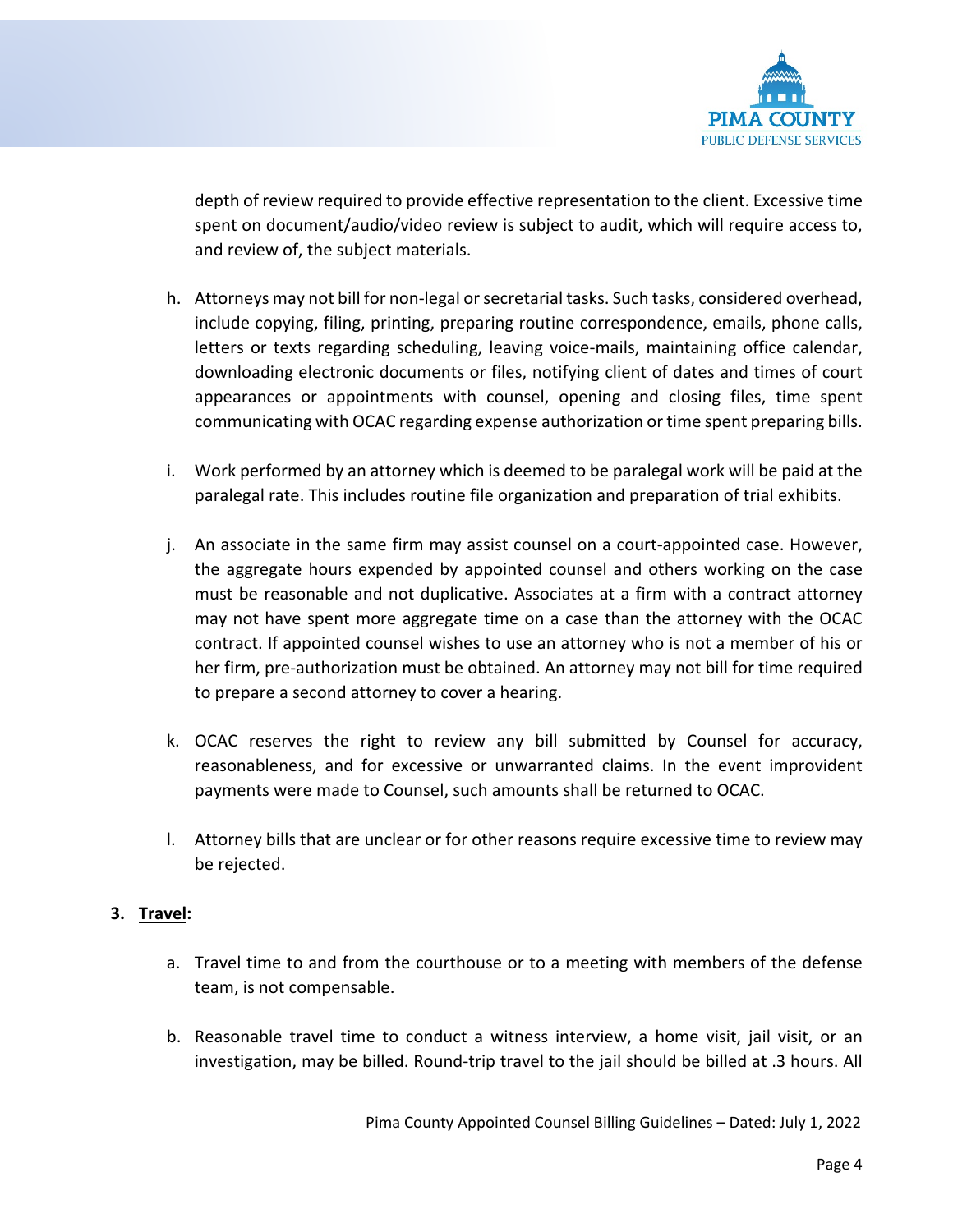

other compensable travel should be billed at travel time from downtown (or Juvenile Court Center in the case of juvenile matters) or the actual starting point whichever is less. Round-trip travel should be identified specifically.

- i. Example: "Round-trip travel to jail (.3); jail visit re: plea agreement (.9)."
- c. Authorization for travel outside a 50-mile radius of downtown must be obtained from OCAC in advance.
- d. Out-of-county travel by automobile begins at either the individual's work (or downtown, if closer) and ends at the place of lodging or work destination. Billing for such travel must include the exact address of each location.
- e. In the case of air travel, the time begins at the arrival to the Tucson International Airport and ends at either the place of lodging or the work destination. Air travel is billed at onehalf the hourly rate paid for that case unless actual case work is conducted during air travel and instead that time may be billed the full rate to the appropriate case.
- f. Billable work time while out-of-county is limited to the time spent conducting caserelated business, and travel to and from lodging, airport, or work destination.
- g. All case-related air travel, auto rental and lodging must be arranged by OCAC, unless authorization is given otherwise.
- h. An attorney or service provider whose office is located outside Pima County may bill for travel to Pima County beginning only upon entry into Pima County, unless otherwise authorized by OCAC.

#### **4. Billing:**

a. Pima County is developing an internet-based invoice submission portal to be integrated with the PDS Case Management System. **When this program becomes available**, bills for attorney services and reimbursements, including bills submitted for services rendered by expert witnesses, investigators and any other approved vendors, must be submitted using the internet based portal. **When this program becomes available,** absent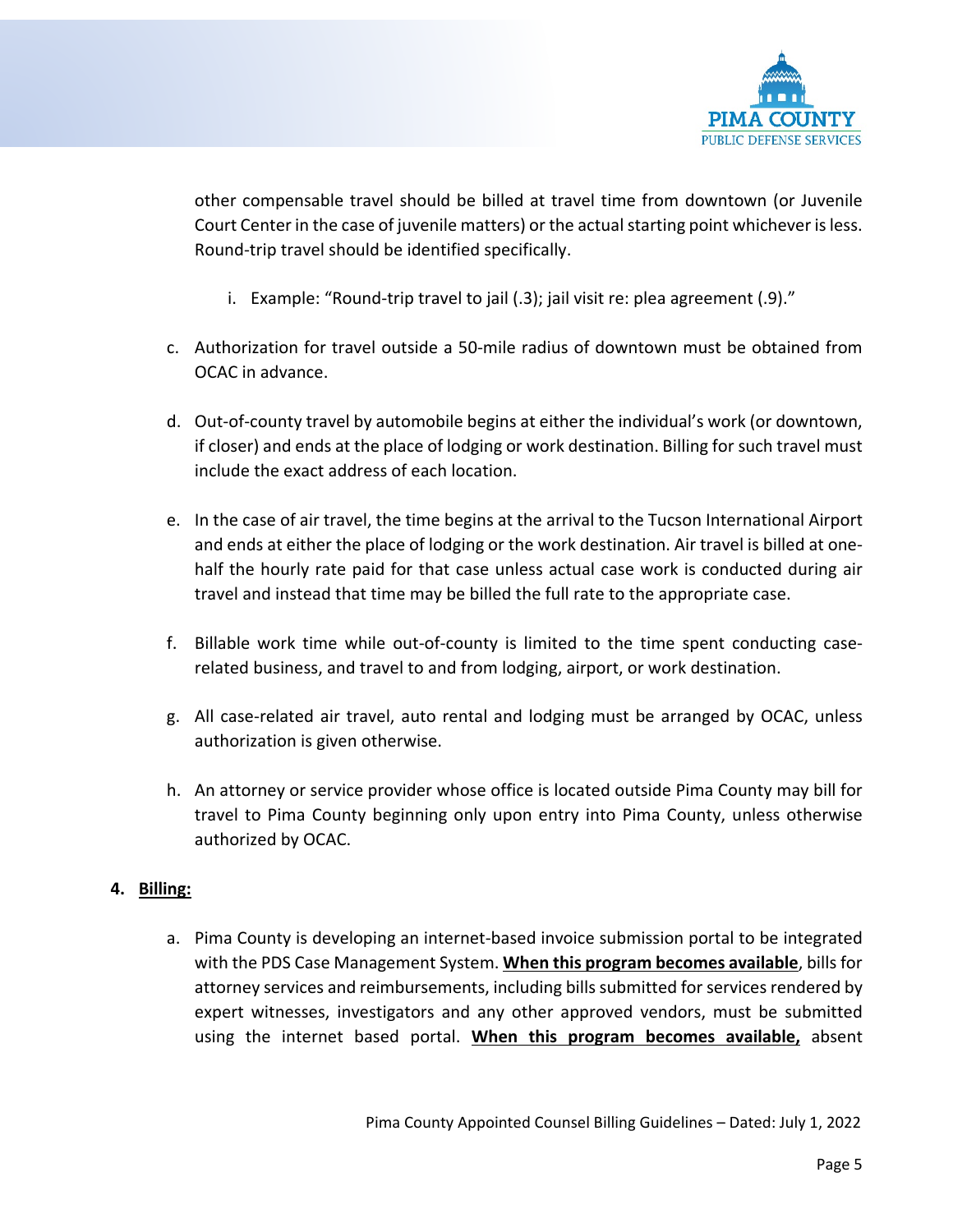

extraordinary circumstances, paper billings will be rejected. **This program is not available at as of July 1, 2022.**

- b. Counsel must maintain contemporaneous time and attendance records for all work performed on a case.
- c. Time must be reported in tenths of an hour.
- d. Except as provided below, discrete tasks must be described, and the time quantified separately. Multiple tasks performed in a single day of less than .1 hours each must be aggregated, and no more than the total actual time expended on all tasks may be claimed. For example, document review, multiple short e-mails, and phone calls made or received, must be measured as a whole and billed accordingly. Longer emails or phone calls, are billed according to time expended, and must include a description of the content of the communication and the recipient. Multiple tasks in a single case, in a single day, totaling more than .1 hours may be reported in a block of time, but the time spent on each individual task must be indicated.
	- 1. Example: "Research re: search of vehicle (1.2); telephone conference with CA regarding plea (0.2); letter to client re: plea (0.2). Total: 1.4 hours."
- e. Counsel is required to bill monthly for cases where there has been billable activity. Attorney's fees and expense reimbursements for the previous month's activities are due on or before the 20<sup>th</sup> day of each month. All work performed in that billing period must be reflected in the bill. Failure to bill monthly may result in the denial of the claim.
- f. All work performed in the fiscal year July 1 through June 30 must be billed no later than July  $17<sup>th</sup>$  following the close of the fiscal year. Any bills received after July  $17<sup>th</sup>$  for work performed in the prior fiscal year WILL BE DENIED. **Work performed in July must be billed separately from work performed in June.**
- g. If services rendered in a single case are less than \$250 for the month, the billing may be carried over to the next month, but may not be carried over to the next fiscal year. All work however slight must be billed by the end of the fiscal year.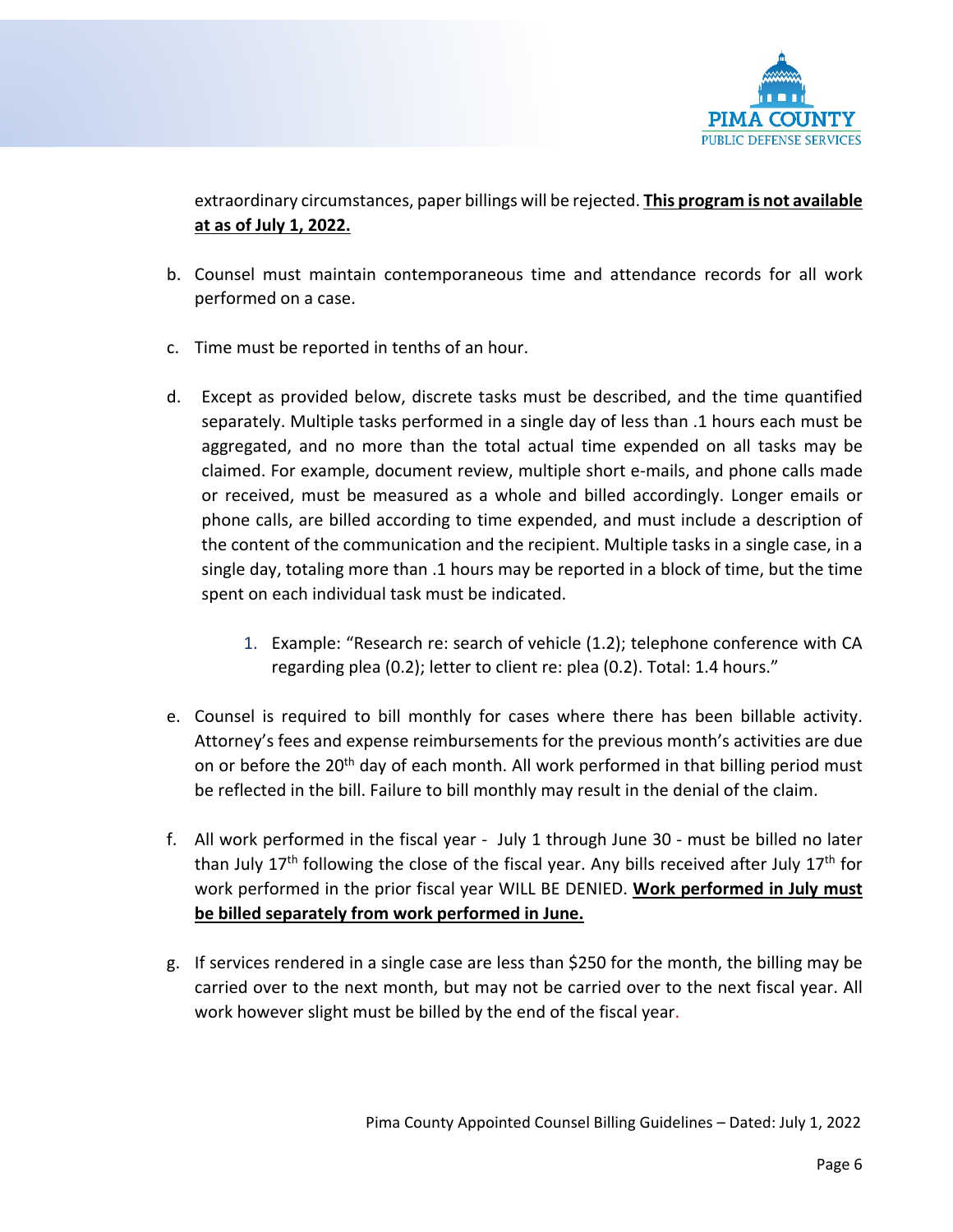

h. Attorneys may not bill more than ten total hours in a single day, except when in trial for 4 or more hours in any one given day. No more than 2,000 total hours may be billed for attorney time to Pima County (cumulative of all contracts with Pima County) in any 12 month period, absent authorization from OCAC.

| <b>Minutes</b> | Decimal (in tenths) | <b>Minutes</b> | Decimal (in tenths) |
|----------------|---------------------|----------------|---------------------|
| 1              | 0                   | 31             | 0.5                 |
| $\overline{2}$ | 0                   | 32             | 0.5                 |
| 3              | 0.1                 | 33             | 0.6                 |
| 4              | 0.1                 | 34             | 0.6                 |
| 5              | 0.1                 | 35             | 0.6                 |
| 6              | 0.1                 | 36             | 0.6                 |
| 7              | 0.1                 | 37             | 0.6                 |
| 8              | 0.1                 | 38             | 0.6                 |
| 9              | 0.2                 | 39             | 0.7                 |
| 10             | 0.2                 | 40             | 0.7                 |
| 11             | 0.2                 | 41             | 0.7                 |
| 12             | 0.2                 | 42             | 0.7                 |
| 13             | 0.2                 | 43             | 0.7                 |
| 14             | 0.2                 | 44             | 0.7                 |
| 15             | 0.3                 | 45             | 0.8                 |
| 16             | 0.3                 | 46             | 0.8                 |
| 17             | 0.3                 | 47             | 0.8                 |
| 18             | 0.3                 | 48             | 0.8                 |
| 19             | 0.3                 | 49             | 0.8                 |
| 20             | 0.3                 | 50             | 0.8                 |
| 21             | 0.4                 | 51             | 0.9                 |
| 22             | 0.4                 | 52             | 0.9                 |
| 23             | 0.4                 | 53             | 0.9                 |
| 24             | 0.4                 | 54             | 0.9                 |
| 25             | 0.4                 | 55             | 0.9                 |
| 26             | 0.4                 | 56             | 0.9                 |
| 27             | 0.5                 | 57             | $\mathbf{1}$        |
| 28             | 0.5                 | 58             | $\mathbf{1}$        |
| 29             | 0.5                 | 59             | $\mathbf{1}$        |
| 30             | 0.5                 | 60             | $\mathbf{1}$        |

i. The following time chart is used to calculate billable time from actual minutes:

j. Should billing irregularities persist, the attorney may be subject to suspension or termination of the contract.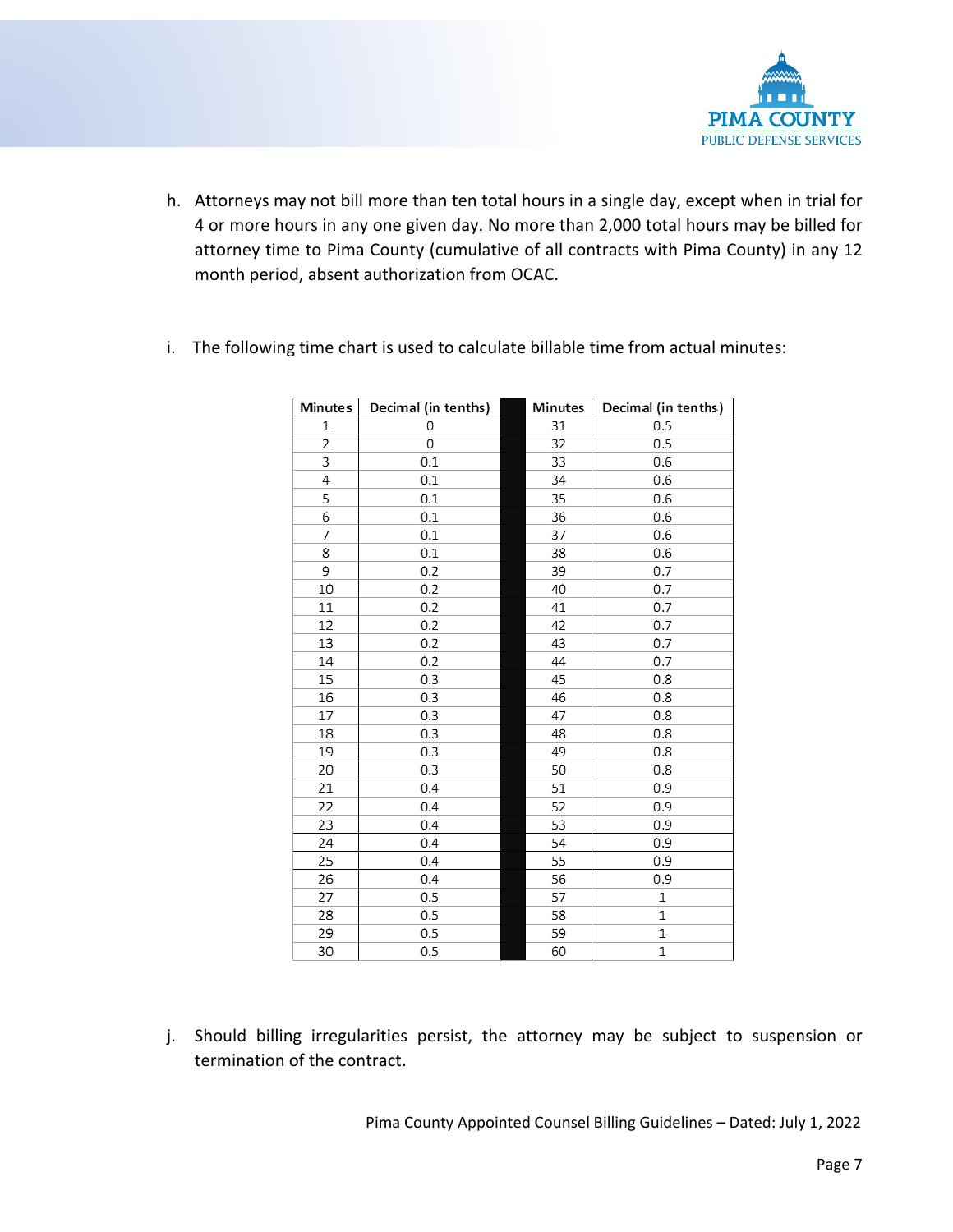

#### **5. Ancillary Services, Rates of Pay:**

- a. Prior authorization must be obtained from OCAC for the use of experts, investigators, mitigation specialists, or other service providers. The request should include a completed ancillary service request form including an explanation for the need for the request, a description of the work, the hourly rate required, and the estimated number of hours to complete the work. Ancillary request forms are located on OCAC's webpage: https://webcms.pima.gov/government/office of court appointed counsel/
- b. Requests for payment of previously approved Ancillary Services must be submitted by the attorney to OCAC after the attorney receives the bill FROM the expert and the attorney has reviewed the bill for accuracy. The expert SHOULD NOT send the bill to OCAC directly. The expert billing submitted by the attorney to OCAC on the ancillary service request payment form should include the original APPROVAL form and the expert's submitted invoice attached. Ancillary Payment request forms are located on webpage: [https://webcms.pima.gov/government/office\\_of\\_court\\_appointed\\_counsel/](https://webcms.pima.gov/government/office_of_court_appointed_counsel/)
- c. **Daily Territorial Publications:** Contract attorneys are required to follow the procedure below when it is necessary to publish a notice in a Dependency or Severance matter.
	- 1. Send your request to [legals@dailyterritorial.com](mailto:legals@dailyterritorial.com) with notice that it is for an OCAC case.
	- 2. Receive an Ad Proof and Invoice from The Daily Territorial
	- 3. Complete the Ancillary request form, found on OCAC's website and send it to OCAC Service Request@pima.gov with the Invoice Attached.
	- 4. OCAC will approve your request, return a signed copy for your records, and put the Approval in the OCAC Case file for audit purposes.
	- 5. Then, OCAC will pay The Daily Territorial directly based upon the Invoice. **You WILL NOT be bothered to deal with payment.**

Publications that do not follow this process will be billed to the attorney by the Daily Territorial at their standard rate instead of the government rate and will therefore not be reimbursed by OCAC.

d. **Process Service:** OCAC has an agreement with First Legal for process service. Orders should be sent to [tucprocess@firstlegal.com.](mailto:tucprocess@firstlegal.com) Please include "BILL OCAC" on the order to have it billed to OCAC's account. IF First Legal bills the attorney directly at their standard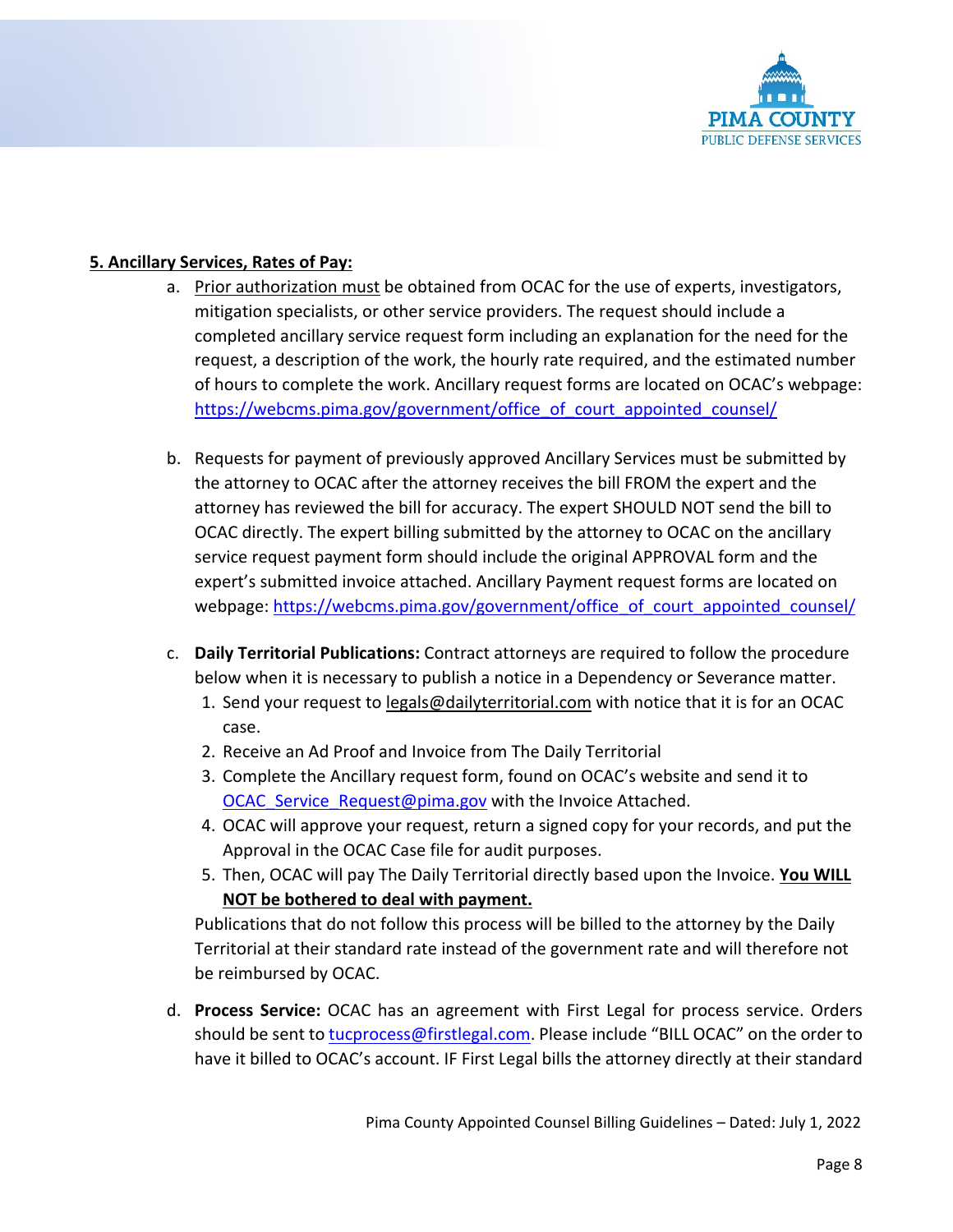

rates instead of OCAC's agreed upon rates, OCAC will only reimburse the attorney the total they would have been billed had the proper procedure been followed.

- e. **Capital Mitigation Specialist:** on approval by OCAC, a mitigation specialist on a death penalty case will be paid an hourly rate of \$60. The mitigation specialist will submit billing through the attorney. The attorney will review the billing and certify that the hours billed by the mitigation specialist are reasonable and were expended in the defense of the assigned case. The billing should include a recap of total hours approved and all hours billed to date. The attorney must sign and submit the Ancillary Service Payment Request Form to OCAC.
- f. **Investigator:** on approval by OCAC, an investigator will be paid an hourly rate of \$40 per hour, or \$45 per hour in a case in which a Spanish speaking investigator is required. The investigator will submit billing through the attorney. The attorney will review the billing and certify that the hours billed by the investigator are reasonable and were expended in the defense of the assigned case. The billing should include a recap of total hours approved and all hours billed to date. The attorney must sign and submit the Ancillary Service Payment Request Form to OCAC.
- g. **Paralegal:** on approval by OCAC, a paralegal will be paid an hourly rate of \$25 per hour. The paralegal will submit billing through the attorney. The attorney will review the billing and certify that the hours billed by the paralegal are reasonable and were expended in the defense of the assigned case. The billing should include a recap of total hours approved and all hours billed to date. The attorney must sign and submit the Ancillary Service Payment Request Form to OCAC.
- h. **Social Worker:** on approval by OCAC, a Social Worker will be paid an hourly rate of \$25 per hour on a Dependency/Severance Case. The social worker will submit billing through the attorney. The attorney will review the billing and certify that the hours billed by the social worker are reasonable and were expended in the defense of the assigned case. The billing should include a recap of total hours approved and all hours billed to date. The attorney must sign and submit the Ancillary Service Payment Request Form to OCAC.
- i. **Transcriptions:** requests for transcriptions should be submitted by the attorney to OCAC using the approved form. The form is located on OCAC's website. Completed forms should be sent to [OCAC.Transcripts@pima.gov.](mailto:OCAC.Transcripts@pima.gov) Unless otherwise approved, the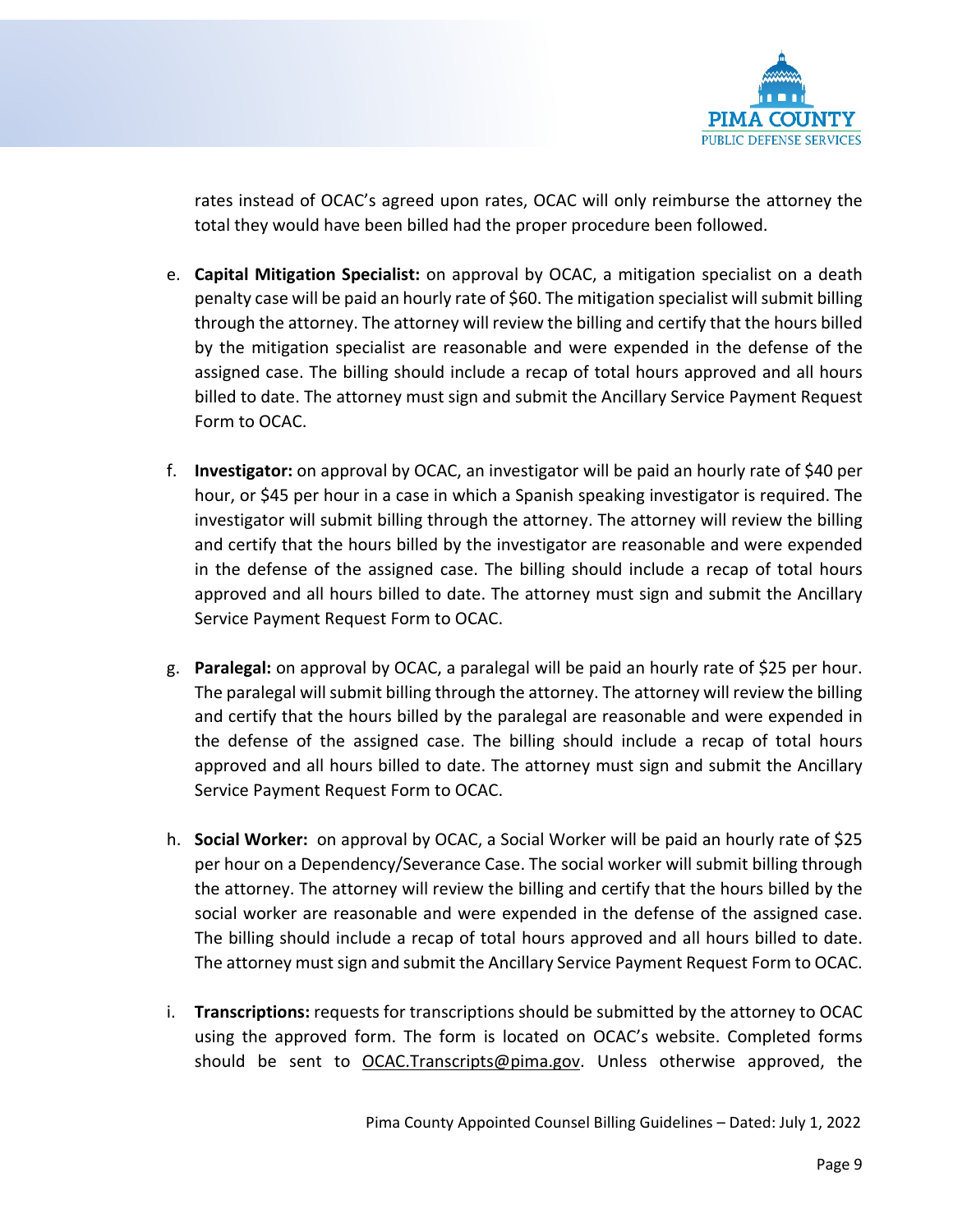

transcription will be prepared by transcribers on staff with the County. When possible, the attorney should allow at least 30 Days lead time for the completion of the transcript. If a request is made for preparation of a transcript for use at trial, the attorney must notify OCAC immediately if the trial is either continued or vacated.

#### **6. Expense Reimbursements:**

- a. Reimbursable expenses include case specific costs incurred by an attorney while defending a client. Regular postage is not reimbursable. Major mailings are reimbursable with itemized receipts.
- b. Payment for Medical Record Expense must have prior expense authorization. It is possible that OCAC will negotiate a better government rate or for free.
- c. Copies are reimbursable at a rate of ten cents per page. OCAC will reimburse for one set of paper copies for distribution to the client. If reimbursement is requested, a description of what was copied is required. Use of electronic copies by the attorney and attorney staff is required. Copy jobs in excess of 300 pages require OCAC authorization. Paper copies less than 300 pages can be screened by OCAC to determine if they can be completed in-house by OCAC staff.
- d. ALL color copying requests require approval by OCAC.
- e. Copies of documents from Pima County Superior Court, Justice Court and City Court are not reimbursable. OCAC has inter-governmental agreements with these courts. Requests for copies of Court Documents must be submitted to OCAC for processing. The copying will be facilitated through OCAC.
- f. Mileage for authorized travel outside a 50-mile radius of downtown is reimbursable at the standard rate established by Pima County.
- g. Counsel, members of the defense team, and experts, may be reimbursed for actual expenses incurred for meals and incidentals while on authorized overnight travel. Meals are reimbursable only up to the existing County per diem rate.
- h. Itemized receipts are required for all reimbursable expenses.